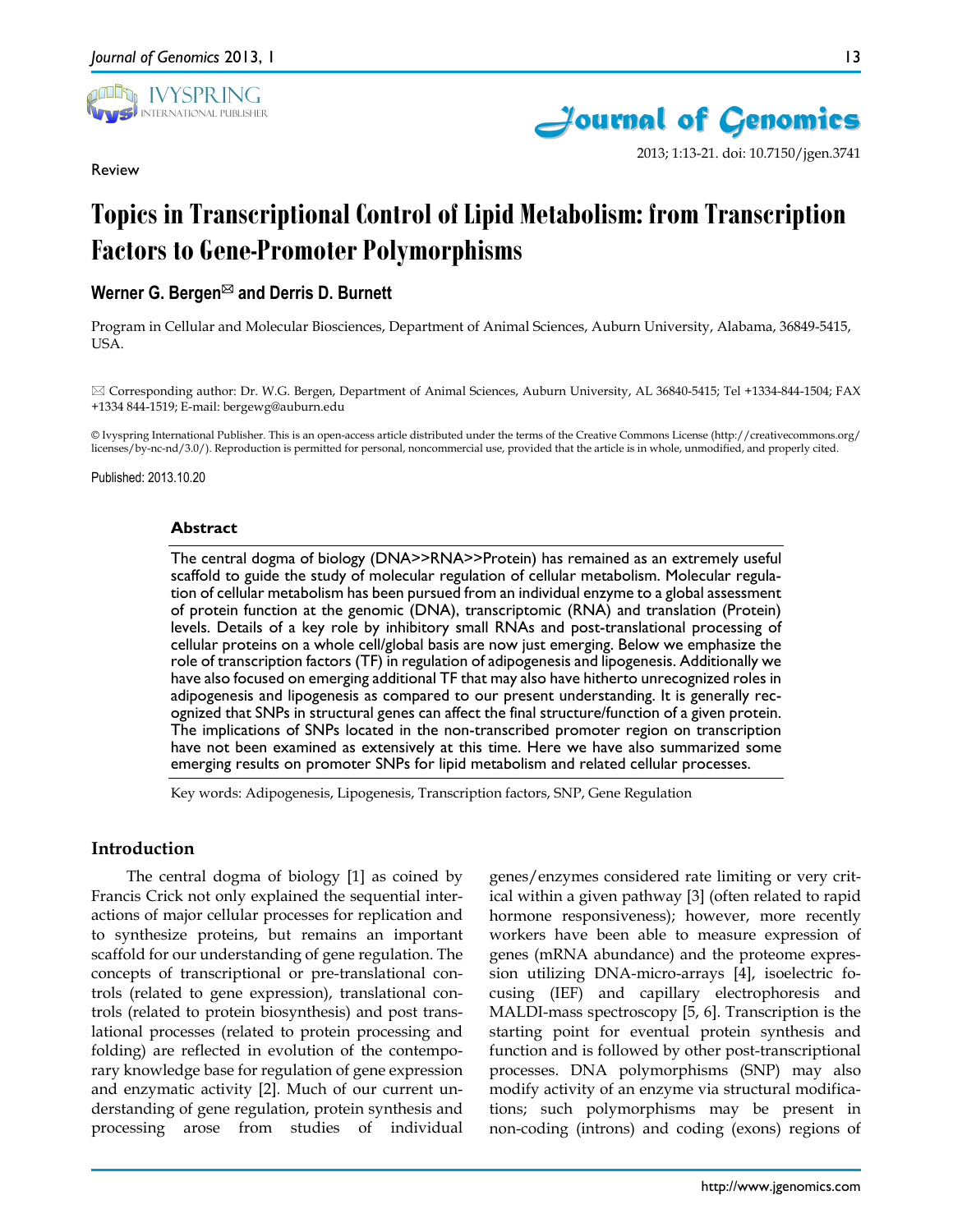the structural gene giving rise to different alleles of a given gene. Additionally in the core promoter and enhancers/response elements (5' upstream from transcription start site) SNPs in regulatory sites or *cis*  response elements may modify gene expression [7].

Post-transcriptional processes include translational control, protein processing and post-translational folding [2, 8]. Newer emerging translational control mechanisms include non-coding microRNA (miRNA), which are now emerging as a major factor in the regulation of mRNA utilization for translation, [9,10]. Processed miRNA are specific inhibitors of translation which do not participate in transcription per se. An example of a regulatory loop of transcription and subsequent translation (endogenous RNA interference pathway in post-translational regulation) has been described where an intron of a given structural gene contains a complete sequence for an unprocessed specific miRNA [11]. Hence as the rate of transcription for such a gene increases (as would be noted via micro-array gene expression studies), a countervailing regulatory mechanisms is present to possibly attenuate translation and hence protein expression possibly leading to erroneous conclusions about the regulating effects of transcription [11]. Other pre-translational gene expression regulatory events include snRNA processing, nucleosome remodeling, histone methylation, acetylation and ubiquination [12].

## **Adipose Tissue**

Adipose tissue (AT) is present in all mammals to store excess nutritional energy in the form of triacylglycerol [13,14,15] such that during periods when nutrient availability is low or energy demand is high this energy can be mobilized and used as a readily available energy source (Thrifty gene hypothesis). Once thought of as simply a storage depot for excess dietary energy with lesser roles as a cushion and insulator in the body, we now know that AT participates in whole body endocrine, paracrine, and autocrine signaling networks that play critical roles in energy homeostasis, immune function and in reproductive processes [16, 17]. AT also serves as the primary site for de novo fatty acid synthesis in livestock species such as pigs, and ruminant species; but much less so for humans and rodents [18]. The contributions of AT to whole-body energy metabolism and cell-signaling in humans and animals have begun to garner much more appreciation. One of the highest research impact areas has been the discovery and characterization of specific transcription factors (TF) and adipokines in the metabolic processes of adipogenesis, lipogenesis, triacylglycerol (TAG) deposition,

fat mobilization, transport and fatty acid oxidation. The role of TFs and adipokines as components of the regulatory network of lipid metabolism (for adipogenesis, lipogenesis and de novo fatty acid synthesis) has been well established and extensively reviewed [19, 20]. Here we present a short overview to set the stage for some newer emerging processes that affect transcriptional control.

#### **Adipogenesis**

Adipogenesis is an inclusive term that describes the cellular events responsible for the commitment of pluripotent stem cells to the adipocyte lineage to form pre-adipocytes, and the proliferation and differentiation of these pre-adipocytes into mature adipocytes capable of assimilating and storing lipids as well as responding to various external stimuli [21,22]. De novo AT development occurs in multiple distinct sites in animals including subcutaneous and visceral fat depots, kidney, and heart and between and within skeletal muscles. Adipogenic events are accompanied by functional and morphological changes that occur at the cellular level and lead to the formation and accretion of distinct AT depots in vivo [23,24]. Adipose tissue expansion can be attributed to adipogenic processes that lead to hyperplastic and hypertrophic expansion of the depot during the course of growth and development. Numerous detailed studies on the stages and indices of adipogenesis have been conducted due to the agricultural and biomedical ramifications of AT biology and pathology, particularly with respect to excessive AT accretion. Much of our understanding of these events has been established using in-vitro techniques and various cell-lines (Reviewed in [24, 25]).

The process of adipogenesis occurs as a series of temporally regulated events that are responsible for the development and expansion of AT in specific depots. Several studies have helped to determine that this process is under the control of specific transcription factors (TFs) that respond to environmental and developmental cues to establish and maintain adipogenic gene-expression paradigms [26-29, 30]. The gene products targeted by these TFs include metabolic proteins, lipid transport proteins, and those that impart hormone responsiveness on the adipocyte [18, 31]. The ultimate fate of adipocyte precursor cells is determined by several factors including the immediate endocrine/paracrine environment, adhesion to the extracellular matrix, the specific milieu of transcription and regulatory factors, and nutrient availability [22, 25, 32, 33]. The balances of pro- and anti-adipogenic factors present in the local environment dictate the commitment to, and progression through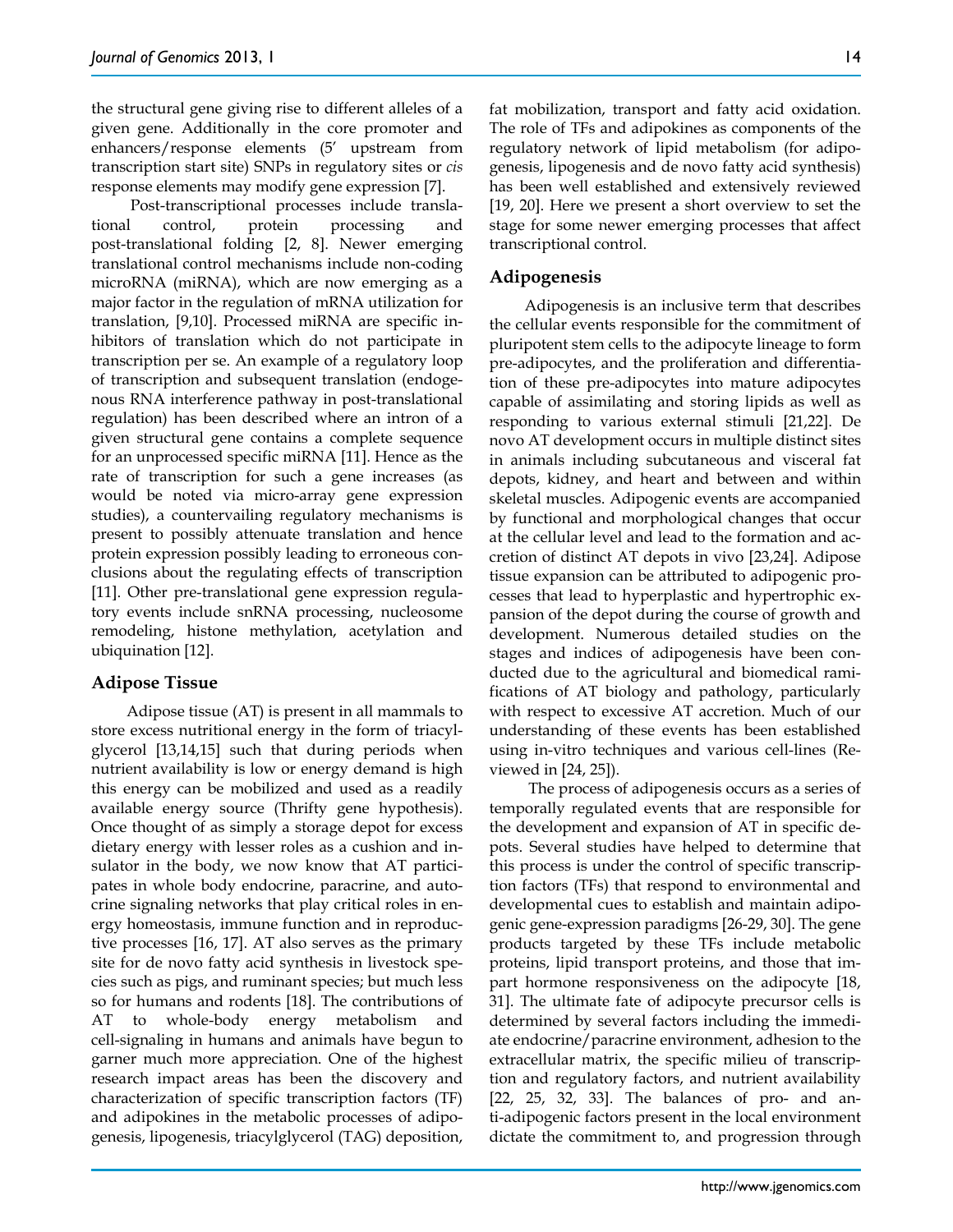adipogenic cascades [34].

Transcription factors have been identified which regulate/modulate adipogenesis as well as de novo fatty acid synthesis and lipogenesis (formation of fat) in differentiated adipose tissues. Much of this work continues to be repeatedly reviewed and updated. Findings have indicated that Peroxisome proliferator activated receptor gamma (PPARγ), Liver X receptor (LXR), Sterol regulatory element binding protein/factor-1c (SREBP-1c) and MLX interacting protein-like (MLXIPL; formerly Carbohydrate response element binding protein, ChREBP) are major regulatory factors both in adipogenesis, pre-adipocyte differentiation and fat deposition [22, 35, 36]. Numerous other transcription factors have additional important roles in overall regulation of adipogenesis and lipogenesis [37]. Many species (principally herbivores) utilize acetate as the primary precursor for de novo fatty acid synthesis [18] and here the roles of ATP-citrate lyase and MLXIPL would be less significant. A discussion of some of the well-characterized adipogenic TFs and other markers of differentiation follows below.

## **Peroxisome Proliferator Activated Receptors (PPARs)**

PPARs belong to a family of ligand-dependent nuclear receptor transcription factors and the role of these TFs as master regulators of adipogenesis is supported by both in vivo and in vitro studies. Members of the PPAR family included PPAR-alpha, PPAR-beta/delta, and PPAR-gamma (PPAR-γ).

In terms of adipogenesis, the regulatory transcription cascade is centered on the expression of PPAR-γ [21, 38-40]. PPAR-γ is a lipid activated nuclear receptor that is considered to be both necessary and sufficient to initiate the entire program of adipogenesis [21, 38, 40, 41]. PPAR- $γ$  is expressed as two isoforms designated PPAR-γ1 and PPAR-γ2, which are derived from alternative promoter regions in the same gene. PPAR-γ2 is identical to PPAR-γ1 with the exception of an additional 30 amino acid segment at the N-terminus of the peptide [42]. While the PPAR-γ1 isoform is expressed in various tissues, PPAR-γ2 expression appears to be restricted to AT.

Thiazolidinediones (TZDs) are a class of pharmacological compounds that have insulin-sensitizing effects and have been shown to be ligands for PPAR-γ [39, 43, 44]. These compounds are effective at improving insulin sensitivity in part by the PPAR-γ induced changes in expression of lipid metabolism and adipogenesis related genes including glucose transporters, fatty acid binding proteins (FABPs), lipogenic enzymes and lipoprotein lipase and other PPAR-γ targets [44]. TZDs have been shown to effectively induce adipogenesis in several in vitro systems including rodent, human, bovine, and porcine adipose tissue stromal-vascular cell cultures [45]. While these compounds are widely used in treatment of type-2 diabetes, their usefulness in livestock species to improve quality of muscle foods has garnered recent attention and warrants further consideration.

#### **CCAAT-Enhancer-Binding Proteins (C/EBPs)**

C/EBPs are a family of TFs, which consists of six members ( $C/EBP$  a to  $C/EBP$  δ). The expression of each of the C/EBP proteins occurs at specific time points during adipogenesis, indicative of their distinct roles in the process. CEBP/ $\alpha$  and CEBP/ $\delta$  are expressed early in adipogenesis and are responsible for initiating the differentiation of preadipocytes through eventual activation of PPAR-γ. Tang et al. [46] provided evidence for the role of  $CEBP/\beta$  in the adipogenic process. Using 3T3-L1 cells and murine embryonic fibroblasts (MEFs) they determined that CEBP/ $β$  is involved in regulating mitotic clonal expansion of preadipocytes which is required for adipogenesis to occur, and precedes the expression of the TFs that give rise to the mature adipocyte phenotype [47].

C/EBPα is also known as a master regulator of adipogenesis and cooperates with PPAR-γ to establish and maintain the adipogenic program. In cell culture, expression of C/EBPα occurs relatively late during adipogenesis after the induction of PPARγ [48, 49]. Rosen et al. [50] determined that while important, C/EBPα is not required to drive adipogenesis in the same manner that PPARγ does. This suggests that PPARγ and C/EBPα induce adipogenesis using a single pathway with PPARγ playing the predominant role and C/EBPα acting in a feed-forward loop to drive PPAR-γ expression. Terminal adipogenesis appears to be dependent on C/EBPα because failure to express C/EBPα results in insulin resistance and failure to accumulate white adipose tissue (WAT) in vivo suggesting that C/EBPα is required to maintain PPARγ expression which in turn contributes to insulin sensitivity and AT accretion [48].

#### **MLX interacting protein-like protein**

MLX interacting protein-like (MLXIPL; also known as carbohydrate response element binding protein, ChREBP) is a regulatory transcription factor that enhances the expression of lipogenic enzymes in response to cellular carbohydrate metabolite levels [35]. Studies have shown that targeted disruption of MLXIPL results in aberrant lipid metabolism in vitro and in vivo [51]. Further work showed that mRNA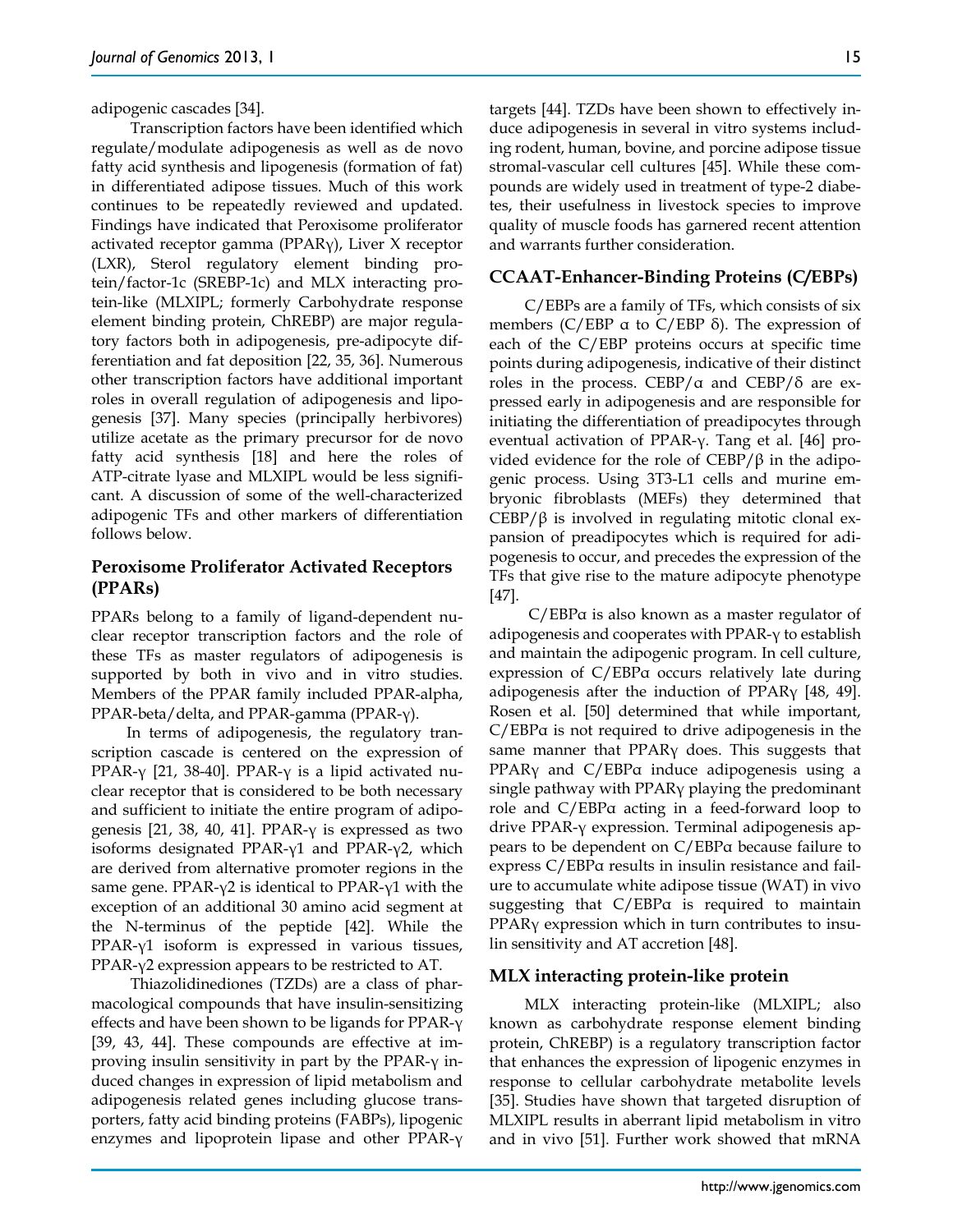levels for all of the major lipogenic enzyme genes, as well as for hepatic pyruvate kinase (PKLR), were significantly lower in MXLIPL-null mice fed a high-starch diet compared to those in WT mice. In addition these mice showed decreased liver triacylglycerol and total body lipogenesis providing evidence for a significant role of MLXIPL in glucose regulation of lipid metabolism in vivo [51-53]. Ishii et al. [54] also provided evidence for the direct role of MXLIPL in lipogenic gene expression utilizing various reporter-constructs containing acetyl-CoA carboxylase (ACC), fatty acid synthase (FAS), or PKLR promoters. Additionally, MXLIPL was responsive to glucose when transfected into WT but not MXLIPL null hepatocytes. In addition glucose transactivation of the constructs in MXLIPL null hepatocytes was restored by co-transfection with a functional MXLIPL expression plasmid [54].

## **Sterol Regulatory Element Binding Proteins (SREBPs)**

Sterol Regulatory Element Binding Proteins (SREBPs) are helix-loop-helix TFs (bHLH) involved in adipogenesis and lipid metabolism; lipogenic genes possess a sterol response element for SREBP-1c binding [27, 55-57]. SREBP-2 has been recognized as a cholesterol 'sensing" molecule [56, 58]. Working with adipose rather than liver, Tontonoz et al. [27] described what was known as adipocyte determination and differentiation factor-1 (ADD1) as a basic helix loop helix domain containing protein which was expressed in brown adipose tissue and showed increased expression during differentiation of adipocytes in cell culture. They also showed that similar to SREBP-1, ADD1 could increase expression of the adipose fatty acid synthase (FAS gene), but was incapable of binding to other bHLH domain containing genes indicating the sequence specificity of this TF was high. The principal isoform of SREBPs that is insulin responsive and enhances liver and adipose lipogenesis is SREBP-1c. [59]. Multiple possible insulin signaling pathways have been implicated in SREBP-1c induction. The mammalian target of rapamycin complex 1 (mTORC1), a target of insulin signaling, has recently been implicated in the induction of SREBP-1c [60]. The SREBPs are unique proteins in that their nascent form is tethered in the endoplasmic reticulum and when their release by signal pathways is stimulated they are processed by highly specific proteases, released and processed before acting as a nuclear transcription factor [56].

#### **Delta-kinase homolog 1**

The differentiation of adipocyte progenitor cells to adipocytes is subject to induction by transcriptional activators and suppression by transcriptional inhibitors [40]. The balance of inhibitors and activators is responsible for the rate and extent of adipogenesis among a population of progenitor cells. Delta-like kinase homolog 1 (DLK-1; also known as preadipocyte factor or Pref1) ) is a member of the epidermal growth factor-like protein family that was identified during differential screening of cDNAs expressed in differentiating murine 3T3-L1 adipocytes [61,62]. DLK-1/Pref-1 expression is high in preadipocytes and is down-regulated during the conversion of preadipocytes to adipocytes. Smas and Sul [61] reported that DLK-1 was important in maintaining the preadipocyte state and that overexpression of DLK-1or addition of the soluble ectodomain of DLK-1 to 3T3-L1-cell culture was sufficient to prevent adipogenic conversion in these cells. DLK-1 also has an inhibitory effect on expression of PPAR-γ and CEBP/α. The role of DKL-1 as an anti-adipogenic TF has since been characterized in beef cattle and other livestock species with the bovine DLK-1 gene being mapped to chromosome 21q24 [63] and its importance in adipogenesis particularly in the development of intramuscular fat has recently gained attention.

Multipotent mesenchymal cells (MSC) commit and differentiate into various cell lineages including myocytes, adipocytes, osteoblasts, and chondrocytes [15]. DLK-1 is capable of regulating both the commitment of multipotent MSCs to a particular cell lineage and the maintenance of these committed cells in an immature state [64]. Using DLK-1 knockout and transgenic murine embryonic fibroblasts, Wang and Sul [64] were able to elucidate some details on DLK-1 mechanism of action. They showed that DLK-1 inhibits the differentiation of adipocytes by upregulating the expression of SRY-sex determining region Y-box 9 (Sox9) which is expressed in progenitor cells that give rise to osteocytes and chondrocytes and promotes chondrogenic commitment. Cells that eventually give rise to chondrocytes and adipocytes come from a common source of MSCs; Sox9 inhibits adipogenesis while promoting chondrogenesis in this pool of progenitor cells. It was concluded that down regulation of Sox9 is required for adipocyte differentiation and that DLK-1 inhibits adipocyte differentiation through upregulation of Sox9 expression. Sox9 directly binds C/EBPβ/δ promoters and inhibits their expression thereby preventing adipocyte differentiation. Additionally authors showed that DLK-1 promotes chondrogenic determination of MSCs using a combination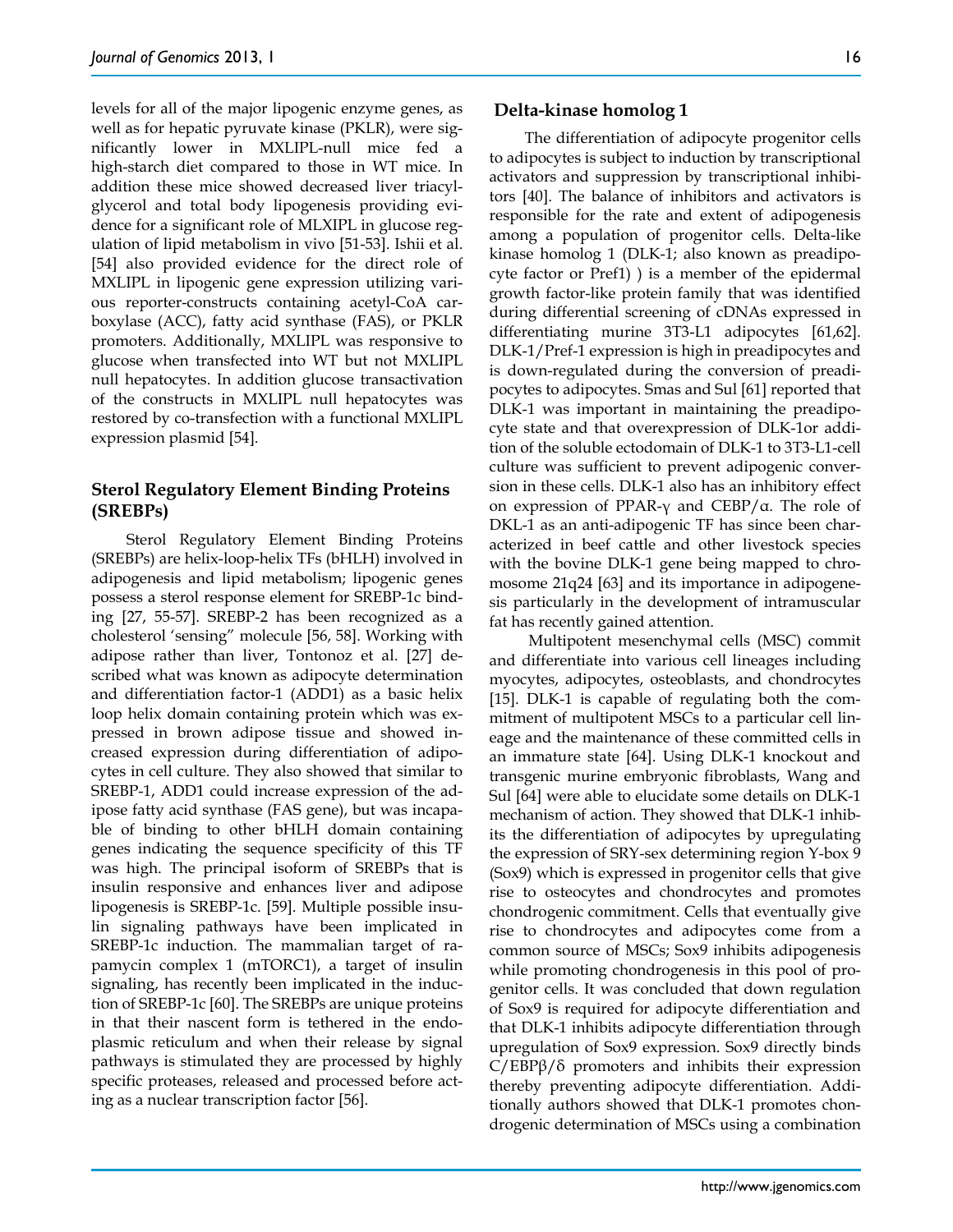of DLK-1 null and overexpression mouse models. This provides evidence that DLK-1 directly targets and promotes Sox9 expression and that DLK-1 is capable of inhibiting MSC differentiation into adipocytes and directing them to chondrogenic lineage [65]. Other workers have studied the relationship between Forkhead box-2 (Foxa-2) and DLK-1. Both DLK-1 and Foxa-2 expression is increased by growth hormone (GH), a potent adipogenesis and fat deposition inhibitor, and Foxa-4 appears to mediate the GH dependent inhibition of adipogenesis [66]. There is further evidence that Foxa-2 attenuates adipocytes differentiation via direct activation of DLK-1 expression [66]. As a further confirmation of Foxa-4 as an adipogenesis inhibitor, in hyper-insulinemic states such as obesity, Foxa-4 is not expressed in liver and adipose tissue. In addition Foxa-2 is phosphorylated by insulin/PI3K/Akt signaling which leads to the nuclear exclusion of this transcription factor [67].

### **Zinc-finger protein 423**

Zinc finger protein 423 (Zfp423) is a recently identified regulator of adipogenesis and preadipocyte determination that unlike DLK-1, appears to promote the adipogenic events. Zfp423 is enriched in preadipogenic fibroblasts relative to non-adipogenic fibroblasts and its expression occurs upstream of PPARγ [68]. Ablation of Zfp243 expression via short-hairpin RNA reduces PPARγ expression and impairs differentiation in 3T3-L1 preadipocytes. In undifferentiated cells, overexpression of Zfp423 results in PPAR-γ induction and adipogenic differentiation of these cells (under appropriate differentiation conditions). Zfp423 has also been implicated as a regulator of neurologic development; therefore other specifying factors are likely to be involved in obtaining adipogenic competency in non-committed precursor cells. Taken together these data indicate a permissive role of Zfp243 in commitment of precursor cells to their adipogenic fate [68].

#### **Notch, Wnt and other novel inductive agents**

We described above the basic program for adipogenesis involving transcription factors  $C/ERB \beta/\delta$  to C/ERB α, PPARγ, followed by lipogenesis as determined in many cell culture studies [22, 29, 30, 55]. Upstream or early factors that provide initial signals for downstream adult cell development for adipogenesis are first involved with the transition of early stem cells to multipotent mesochymal cells, followed by step wise developmental changes to specific progenitor cells for preadipocytes. Chondrocytes and myocytes also arise from the mesodermal cell lineage and share early developmental events with adipocytes [22]. A competition between osteogenesis and adipogenesis for MSC occurs in bone and has received attention because of bone mineral loss in women [69]. During periods of mineral loss in bones, marrow stromal fat cells show an increased differentiation, growth and fat deposition. Factors that enhance osteogenesis strongly inhibit adipogenesis. Utilizing primary human bone marrow stromal cells, Ugarte et al. [69] showed that Notch signaling enhanced osteogenic differentiation but inhibited adipogenesis. Recent work utilizing epididymal white adipose tissue (WAT) and 3T3 and ST cell lines showed that Wnt 6, 10a and 10b expression was lowered during adipogenesis in vivo and in vitro while ectopic expression of Wnt 6, 10a, 10b inhibited adipogenesis in cell lines. These Wnt proteins however stimulated osteoblastogenesis in STcells [70]. The Wnt TF signaling involved in adipogenesis and osteogenesis is dependent on β-catenin [70]. Wnt ligands may also stimulate adipogenesis under different circumstances [71-73]. There is a growing list of additional transcription factors and ligands that appear to participate in the molecular regulation of adipogenesis [10,74,75], including Krűppel like factors (KLF) a large family of zinc-finger TFs. These TFs appear to positively or negatively affect adipogenesis via crosstalk with C/ERBβ/δ and PPAR<sub>Y</sub> [10, 75-80].

# **Single nucleotide polymorphisms in lipogenic gene promoters**

Single nucleotide polymorphism (SNP) based alleles in the structural genes may be utilized as genetic markers [81]; however such SNP depending on intron or exon location may also alter functional characteristics of gene products. SNP in regulatory elements in promoters or 5' flanking regions could also alter expression of genes. Several groups noted that about 30% of SNP in gene regulatory regions may have functional consequences [82, 83]. Several examples for human and animal lipid metabolism are related below followed by a brief summary of very recent examples of SNP in gene regulatory-promoter regions.

While genome wide association studies based on high genome coverage SNP genotyping have related alleles/polymorphisms with phenotypes/traits (such as resistance or sensitivities to diseases, nutrient requirements, changes in metabolism) in both human and animal systems [81, 84, 85], the extent of polymorphisms /multiple alleles as assessed by SNP in the non-transcribed promoter/regulatory regions has been evaluated to a more limited extent. A SNP within a *cis* response element may weaken the binding of key transcription factors resulting in a lowered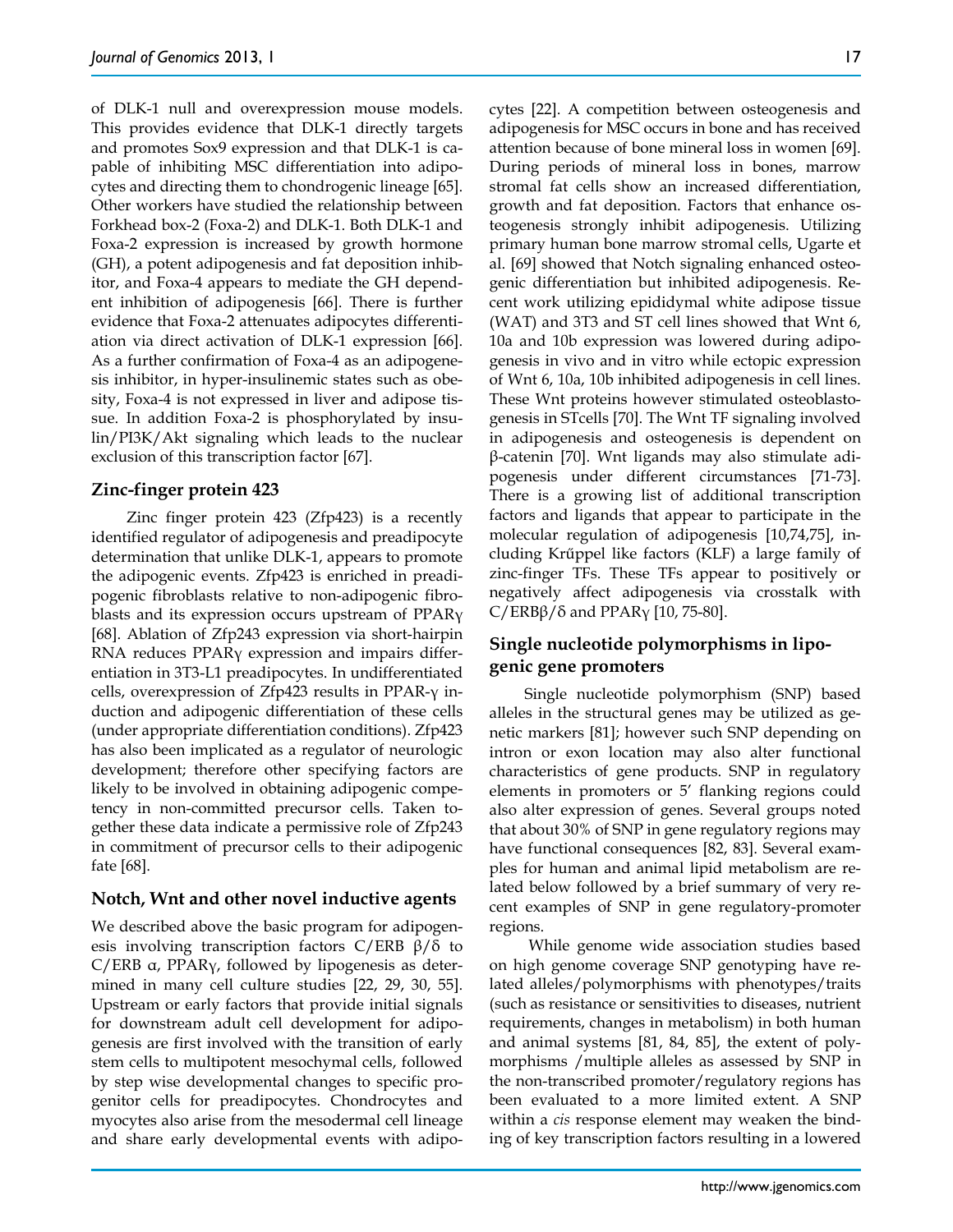transcription. The 5' (upstream) flanking promoter elements of many genes coding for enzymes involved in de novo fatty acid synthesis are characterized by multiple response elements. Among these are sites for the following transcription factors MLXIPL, Hepatic nuclear factor (HNF-4α), LXR, Retinoid X receptor (RXR), SREBP-1c, Specificity protein transcription factor 1/3 (Sp1/3) and t*rans*-Upstream stimulatory factor (USF) binding CCAAT/E box *cis*-promoter elements in fatty acid synthase [86]. As shown by Jump et al. [87] promoter binding of individual "lipogenic TF" may be relatively weak, but in concert these TF provide a strong impetus to transcription.

A g.841G>C SNP, located within a GC-rich region has been characterized in bovine fatty acid synthase [82]. These workers demonstrated that this SNP appears to affect Sp3 binding ability in bovine lactating mammary gland fatty acid synthase promoter, thereby affecting milk fatty acid content [83]. Milk fat in dairy cows on pasture may contain widely varying content of conjugated fatty acids (CLA) and stearoyl CoA desaturase (SCD) is involved in CLA synthesis in the bovine mammary gland. Keating et al [88] hypothesized SNP in critical promoter sites of bovine SCD may account for the observed high variations in milk CLA of animals on the same diet, however they found that sequences in segments of the 5' region of SCD did not differ between high and low milk CLA producers. Lee et al. [89] detected a SNP at -368 C>T in the promoter region of the acetyl CoA carboxylase B isoform (rodent) with the T allele showing significantly lower activity than the C allele. Other more recent work in other tissue systems for example has shown that a mutation in the cytochrome P450, family 11, subfamily A polypeptide (CYP11a1) promoter resulted in its down regulation of expression in adrenal, testis, ovary and placental tissues [90]. Additionally Richter et al. [91] using bio-informatics tools identified 3 SNPs in the ESR2 gene (encodes estrogen receptor beta protein) in humans. Utilizing a cell line, an ESR2 gene (3 SNPs singly or in combination) promoter luciferase reporter assays resulted in a fifty percent decline in ESR2 expression. Working with a Korean adult population, Kang et al. [92] associated SNP s in the leukemia inhibitory factor receptor gene promoter with schizophrenia.

#### **Conclusions and future research directions**

Fat cells may differentiate pre and postnatal. Hence well characterized cell lines and primary cell lines such as stromal vascular cells and collagenase digests of adipose tissues may all be extremely useful to continue ongoing paths of investigations in the molecular regulation of adipogenesis/differentiation in fat cells [93]. Additional understanding is needed on earlier, upstream molecular events of development in fat cells than the canonical adipogenic program principally derived with work from cell lines. Biopsies of preadipocyte containing tissue over time may be an excellent resource to identify upstream regulatory events. In all tissue samples obtained early in the development process, multi-potent as well as committed cells may be present. It may then be difficult to discern the role of specific transcription factors in molecular regulation in specific cell types or its precursors. In our view, comprehensive genome-wide data interpretation to obtain clearer understanding of the myriad of molecular regulatory factors for adipose development for health and disease studied with many different experimental systems will be incremental. At the present time relevant transcription factors are still being discovered and characterized [70, 76, 79, 80]. In addition our technical abilities (such as LC-MS proteomic analysis, second generation sequencing) appear to surpass for the most part our interpretive capabilities. New computational approaches are thus required and development of multiple software resources is presently a major activity in the bioinformatics community.

#### **Summary**

Increasing understanding of regulation of lipid metabolism is being addressed utilizing molecular studies. Global gene expression profiling and genome wide association studies are being utilized extensively for diagnostic, predictive and functional studies at the genome level. These studies are especially valuable for studying control of lipid anabolism where most important genes are under transcriptional control. There appears to be ever burgeoning number of transcription factors to regulate lipid and cholesterol synthesis. The rate of expression may be critically affected by SNP/mutations in critical response elements of gene promoters. Putative effects of SNP in promoter response elements of lipogenenic enzymes can presently not be predicted, however lowering TF binding capacity may result in a mechanism for the regulation of the rate of gene expression. While from a human perspective, the overriding desire is to control fat deposition and cholesterol excess to maintain or improve health, a more complete understanding of lipid metabolism regulation in farm/food producing species will enable the production of lower fat but higher quality muscle food products.

#### **Conflict of Interest**

The authors have declared that no conflict of interest exists.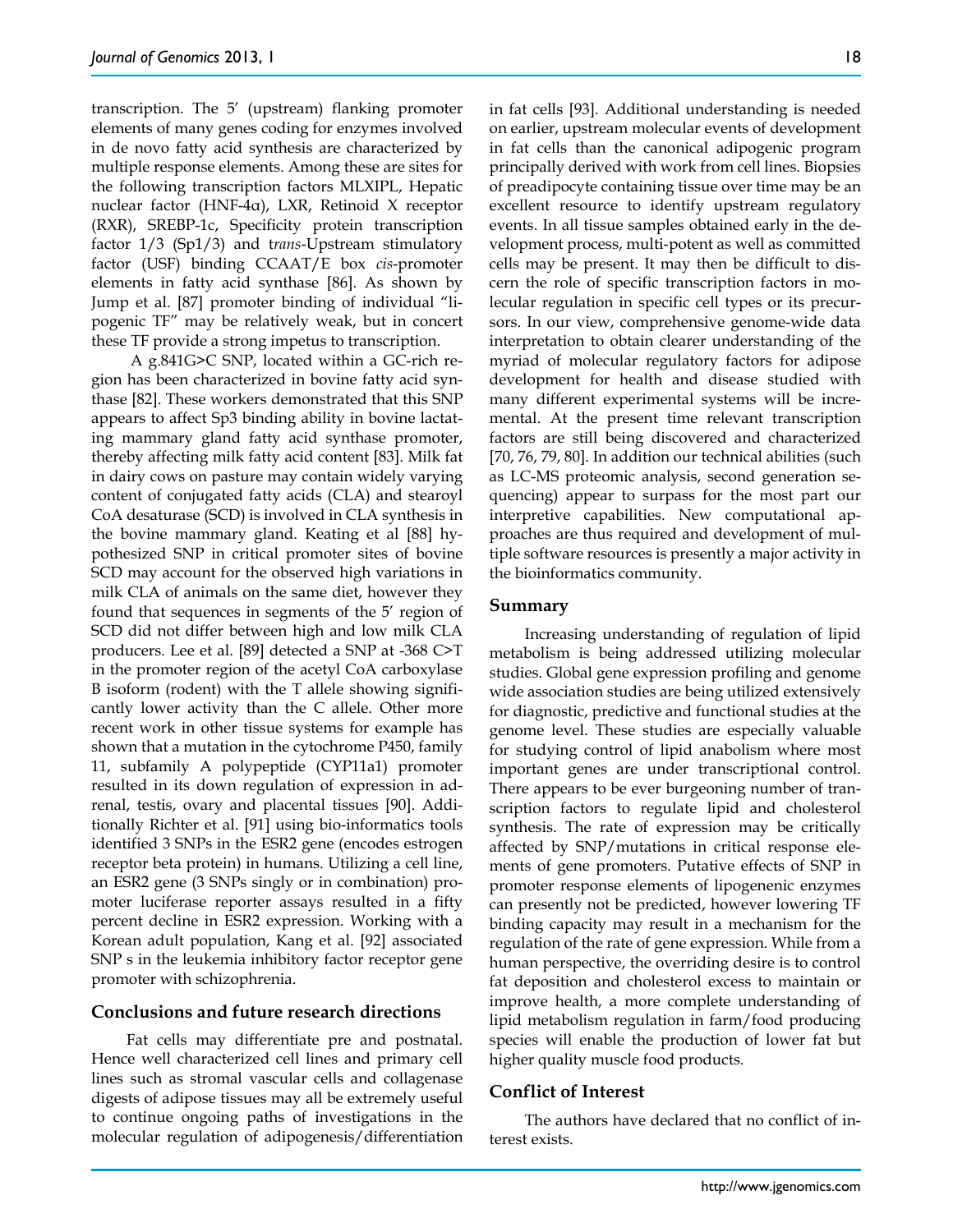#### **References**

- 1. Crick F. Central dogma of biology. Nature, 1970; 227: 561-563.
- 2. Carey MF, Smale ST. Transcriptional regulation in eukaryotes. Cold Springs Harbor, NY: Cold Spring Harbor Laboratory Press. 2000: 1-50.
- 3. Hanson RW, Reshef L. Regulation of phosphoenolpyruvate carboxykinase (GTP) gene expression. Ann Rev Biochem, 1997; 66:581-611.
- 4. Steibel JP, Wysocki M, Lunney JK, Ramos AM, Hu Z-l, Rothschild MF, Ernst CW. Assessment of a swine protein –annotated oligonucleotide microarray. Anim Gen, 2009; 40:883-893.
- 5. Desidero C, Rossetti DV, Ivarone F, Messana I, Castagnola M. Capillary electrophoresis-mass spectroscopy: recent trends in clinical proteomics. J Pharm Biomed Anal, 2010; 53:1161-1169.
- 6. Maccarone G, Turck CW, Martins-de Souza D. Shotgun mass spectroscopy workflow combining IEF and LC-MALDI-TOF/TOF. Protein J, 2010; 29: 99-102.
- 7. Pampin S, Rodriguez-Rey JC. Functional analysis of regulatory single nucleotide polymorphisms. Curr Opin Lipidol, 2007; 18:194-198.
- 8. Kamath KS, Vasavada MS, Srivastava S. Proteomic databases and tools to decipher post-translational modifications. J Proteomics, 2011;75: 127-144.
- 9. McGregor RA, Choi MS. microRNAs in the regulation of adipogenesis and obesity. Curr Mol Med , 2011; 11:304-316.
- 10. Romao JM, Jin W, Dodson MV, Hausman GJ, Moore SS, Guan LL. MicroRNA regulation in mammalian adipogenesis. Exp Biol Med, 2011; 236:997-1004.
- 11. Najafi-Shoushtari SH, Kristo F, Li Y, Shioda T, Cohen DE, Gerszten RE, Näär AM. MicroRNA-33 and the SREBP host genes cooperate to control cholesterol homeostasis. Science, 2010; 328:1566-1569.
- 12. Qureshi IA, Mehler MF. The emerging role of epigenetics in stroke: II. RNA regulatory circuitry. Arch Neurol, 2010; 67:1435-1441.
- 13. Ashrafi K. Obesity and the regulation of fat metabolism. WormBook, 2007 Mar 9;: 1-20.
- 14. Sun K, Kusminski CM, Scherer PE. Adipose tissue remodeling and obesity. J Clin Invest, 2011; 121:2094-101.
- 15. Gesta S, Tseng YH, Kahn CR. Developmental origin of fat: tracking obesity to its source. *Cell,* 2007; 131:242–256.
- 16. Kim S, Moustaid-Moussa N. Secretory, endocrine and autocrine/paracrine function of the adipocyte. J Nutr, 2000; 130: 3110S-3115S.
- 17. Waki H, Tontonoz P. Endocrine functions of adipose tissues. Annu Rev Pathol, 2007; 2:31-56.
- 18. Bergen WG, Mersmann HJ. Comparative aspects of lipid metabolism: impact on contemporary research and use of animal models. J Nutr, 2005; 135:2499-2502.
- 19. Sierebaek R, Mandrup S. Transcriptional networks controlling adipocyte differentiation. Cold Spring Harbor Symp Quant Biol ,2011; doi:10.1101/sqb.2011.76.010512.
- 20. White UA, Stephens JM. Transcriptional factors that promote formation of white adipose tissue. Mol Cell Endocrinol , 2010; 318:10-14.
- 21. Rosen ED, Walkey CJ, Puigserver P, Spiegelman BM. Transcriptional regulation of adipogenesis. Genes Dev, 2000; 14: 1293-307.
- 22. Hausman GJ, Dodson MV, Ajuwon K, Azain M, Barnes K, Guan LL, Jiang Z, Poulos SP, Sainz RD, Smith S, Spurlock M, Novakofski J, Fernyhough ME, Bergen WG. Board invited review: The biology and regulation of preadipocytes and adipocytes in meat animals. J Anim Sci, 2009; 8**7**: 1218-1246.
- 23. Hausman DB, DiGirolamo M, Bartness TJ, Hausman GJ, Martin RJ. The biology of white adipocyte proliferation. Obes Rev, 2001; 2: 239-254.
- 24. Novakofski J. Adipogenesis: usefulness of in vitro and in vivo experimental models. J Anim Sci, 2004; 82: 905-915.
- 25. Poulos SP, Dodson MV, Hausman GJ. Cell line models for differentiation: preadipocytes and adipocytes. Exp Biol Med, 2010; 235: 1185-1193.
- 26. Christy RJ, Yang VW, Ntambi JM, Geiman DE, Landschulz WH, Friedman AD, Nakabeppu Y, Kelly TJ, Lane MD. Differentiation-induced gene expression in 3T3-L1 preadipocytes: CCAAT/enhancer binding protein interacts with and activates the promoters of two adipocyte-specific genes. Genes Dev, 1989; 3:1323-1335.
- 27. Tontonoz P, Kim JB, Graves RA, Spiegelman BM. ADD1: a novel helix-loop-helix transcription factor associated with adipocyte determination and differentiation. Mol Cell Biol, 1993; 13:4753-4759.
- 28. Yeh WC, Cao Z, Classon M, McKnight SL. Cascade regulation of terminal adipocyte differentiation by three members of the C/EBP family of leucine zipper proteins. Genes Dev, 1995; 9:168-181.
- 29. MacDougald OA, Lane MD. Transcriptional regulation of gene expression during adipocyte differentiation. Annu Rev Biochem,1995; 64:345-373.
- 30. Farmer SR. Transcriptional control of adipocyte formation. Cell Metab, 2006; 4:263-273.
- 31. Frühbeck G. A heliocentric view of leptin. Proc Nutr Soc, 2001; 60:301-318.
- 32. Scanes CG, Griminger P. Endocrine-nutrition interactions in birds. J Exp Zool Suppl, 1990; 4:98-105.
- 33. Poulos SP, Hausman DB, Hausman GJ. The development and endocrine functions of adipose tissue. Mol Cell Endocrinol, 2010; 323: 20-34.
- 34. Nuttail ME, Gimble JM. Controlling the balance between osteoblastogenesis and adipogenesis and the consequent therapeutic implications. Curr Opin Pharmacol, 2004; 4:290-294.
- 35. Strable MS, Ntambi JM. Genetic control of the *de novo* lipogenesis: role of diet induced obesity. Crit Rev Biochem Mol Biol, 2010; 45: 199-214.
- 36. Ducheix S, Lobaccaro JMA, Martin PG, Guillou H. Liver X receptor: an oxysterol sensor and a major player in the control of lipogenesis. Chem Phys Lipids, 2011; 164: 500-514.
- 37. Schmitt E, Ballou MA, Correra MN, DePeters LK, Loor JJ. Dietary lipid during transition period to manipulate subcutaneous adipose tissue peroxisome proliferator-activated receptor-γ co-regulator and target gene expression. J Dairy Sci, 2011; 94: 5913-5935.
- 38. Wu Z, Puigserver P, Spiegelman BM. Transcriptional activation of adipogenesis. Curr Opin Cell Biol, 1999 ;11: 689-694.
- 39. Chinetti G, Fruchart JC, Steals B. Peroxisome proliferator-actived receptors (PPARs); nuclear receptors at the crossroads between between lipid metabolism and inflammation. Inflamm Res, 2000; 49: 497-505.
- 40. Rosen ED, Spiegelman BM. Molecular regulation of adipogenesis. Annu Rev Cell Dev Biol, 2000; 16:145-171.
- 41. Fernyhough ME, Okine E, Hausman G, Vierck JL, Dodson MV. PPARgamma and GLUT-4 expression as developmental regulators/markers for preadipocyte differentiation into an adipocyte. Domest Anim Endocrinol, 2007; 33:367-378.
- 42. Meirhaeghe A, Fajas L, Gouilleux F, Cottel D, Helbecque N, Auwerx J, Amouyel P. A functional polymorphism in a STAT5B site of the human PPAR gamma 3 gene promoter affects height and lipid metabolism in a French population. Arterioscler Thromb Vasc Biol, 2003; 23: 289-294.
- 43. Escher P, Wahli W. Peroxisome proliferator-activated receptors: insight into multiple cellular functions. Mutat Res, 2000; 448:121-138.
- 44. Weng JR, Chen CY, Pinzone JJ, Ringel MD, Chen CS. Beyond peroxisome proliferator-activated receptor gamma signaling: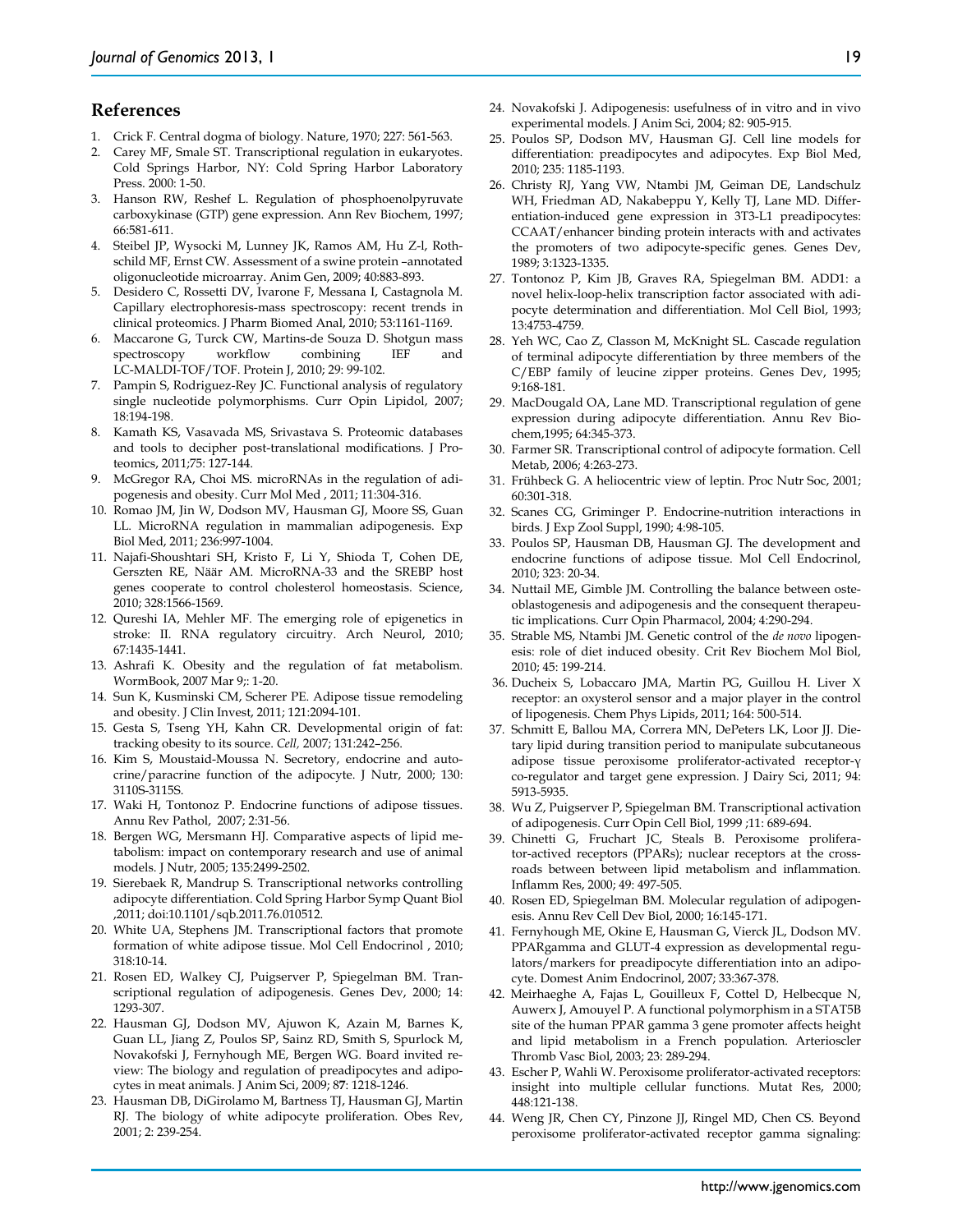the multi-facets of the antitumor effect of thiazolidinediones. Endoc Relat Cancer, 2006; 13:401-413.

- 45. Hausman GJ, Barb CR, Dean RG. Patterns of gene expression in pig adipose tissue: transforming growth factors, interferons, interleukins, and apolipoproteins. J Anim Sci, 2007; 85: 2445-2456.
- 46. Tang QQ, Otto TC, and Lane MD. CCAAT/enhancer-binding protein β is required for mitotic clonal expansion during adipogenesis. Proc Natl Acad Sci USA, 2003;100: 850–855.
- 47. Tang QQ, Otto TC, and Lane MD. Mitotic clonal expansion: a synchronous process required for adipogenesis. Proc Natl Acad Sci USA, 2003; 100:44-49.
- 48. Wu Z, Rosen ED, Brun R, Hauser S, Adelmant G, Troy AE, McKeon C, Darlington GJ, Spiegelman BM. Cross-regulation of C/EBP alpha and PPAR gamma controls the B transcriptional pathway of adipogenesis and insulin sensitivity. Mol Cell, 1999; 3:151-158.
- 49. Salma N, Xiao H, Imbalzano AN. Temporal recruitment of CCAAT/enhancer-binding proteins to early and late adipogenic promoters in vivo**.** J Mol Endocrinol, 2006; 36:139-151.
- 50. Rosen ED, Hsu CH, Wang X, Sakai S, Freeman MW, Gonzalez FJ, Spiegelman BM. C/EBPalpha induces adipogenesis through PPARgamma: a unified pathway. Genes Dev, 2002; 16: 22-26.
- 51. Iizuka K, Bruick RK, Liang G, Horton JD, Uyeda K. Deficiency of carbohydrate response element-binding protein (ChREBP) reduces lipogenesis as well as glycolysis. Proc Natl Acad Sci USA, 2004; 101:7281-7286.
- 52. Iizuka K, Horikawa Y. ChREBP: a glucose-activated transcription factor involved in the development of metabolic syndrome. Endocr J, 2008; 55:617-624.
- 53. Iizuka K, Miller B, Uyeda K. Deficiency of carbohydrate-activated transcription factor ChREBP prevents obesity and improves plasma glucose control in leptin-deficient (ob/ob) mice. Am J Physiol Endocrinol Metab, 2006; 291:E358-364.
- 54. Ishii S, Iizuka K, Bruick RK, Liang G, Horton JD, Uyeda K. Deficiency of carbohydrate response element-binding protein (ChREBP) reduces lipogenesis as well as glycolysis. Proc Natl Acad Sci USA, 2004; 101:7281-7286.
- 55. Horton JD. Sterol regulatory element-binding proteins: transcriptional activators of lipid synthesis. Biochem Soc Trans, 2002; 30:1091-1095.
- 56. Horton JD, Goldstein JL, Brown MS. SREBPs: activators of the complete program of cholesterol and fatty acid synthesis in the liver. J Clin Invest, 2002; 109:1125-1131.
- 57. Schweizer M, Roder K, Zhang L, Wolf SS. Transcription factors acting on the promoter of the rat fatty acid synthase gene. Biochem Soc Trans, 2002; 30:1070-1072.
- 58. Adams CM, Goldstein JL, Brown MS. Cholesterol-induced conformational change in SCAP enhanced by Insig proteins and mimicked by cationic amphiphiles. Proc Natl Acad Sci USA, 2003; 100: 10647-10652.
- 59. Osborne TF. Sterol regulatory element binding proteins (SREBPs): key regulators of nutritional homeostasis and insulin action. J Biol Chem, 2000; 275: 32379-32382.
- 60. Lewis CA, Griffiths B, Santos CR, Pende M, Schulze A. Regulation of SREBP transcription factors by mTORC1. Bochem Soc Trans, 2011; 39:495-49.
- 61. Smas CM, Sul HS. Pref-1, a protein containing EFG-like repeats, inhibits adipocyte differentiation. Cell, 1993; 73:725-734.
- 62. Wang Y, Zhao L, Smas C, Sul HS. Pref-1 interacts with fibronectin to inhibit adipocyte differentiation. Mol Cell Biol, 2010; 30:3480-3492.
- 63. Minoshima Y, Taniguchi Y, Tanaka K, Yamada T, Sasaki Y. Molecular cloning, expression analysis, promoter characterization, and chromosomal localization of the bovine PREF1 gene. Anim Genet, 2001; 32:333-339.
- 64. Wang Y, Sul HS. Pref-1 regulates mesenchymal cell commitment and differentiation through Sox9. Cell Metab, 2009; 3: 287-302.
- 65. Wang Y, Hudak H, Sul HS. Role of preadipocyte factor 1 in adipocyte differentiation. Clin Lipodol, 2010; 5:109-115.
- 66. Wolfrum C, Shih DQ, Kuwajima S, Norris AW, Kahn CR, Stoffel M. Role of foxa-2 in adipocyte metabolism and differentiation. J Clin Invest, 2003; 112: 345-356.
- 67. Silva JP, von Meyenn F, Howell J, Thorens B, Wolfrum C, Stoffel M. Regulation of adaptive behavior during fasting by hypothalamic Foxa2. Nature, 2009; 462:646-651.
- 68. Gupta RK, Arany Z, Seale P, Mepani RJ, Ye L, Conroe HM, Roby YA, Kulaga H, Reed RR, Spiegelman BM. Transcriptional control of preadipocyte determination by Zfp423. Nature, 2010; 464: 619-623.
- 69. Ugarte F, Ryser M, Thieme S, Fierro FA, Navratiel K, Bornhaeuser M, Brenner S. Notch signaling enhances osteogenic differentiation while inhibiting adipogenesis in primary human bone marrow cells. Experimental Hematology, 2009; 37: 867-875.
- 70. Cawthorn WP, Bree AJ, Yao Y, Du B, Hemati N, Martinez-Santibanez G, MacDougald O. Wnt 6, Wnt10a, Wnt 10b inhibit adipogenesis and stimulate osteoblastogenesis through a β-catenin-dependent mechanism. Bone, 2011; doi:10.1016/j.bone.2011.08.010.
- 71. Kanazawa A, Tsukada S, Kamiyama M, Yanagimoto T, Nakajima M, Maeda S. Wnt5b pathway partially inhibits canonical Wnt/beta-catenin signaling pathway and promotes adipogenesis in 3T3-L1 preadipocytes. Biochem Biophys Res Comm, 2005; 330: 503-510.
- 72. Nishizuka M, Koyanagi A, Osada S, Imagawa M. Wnt4 and Wnt5a promote adipocyte differentiation. FEBs Lett, 2008; 582: 3201-3205.
- 73. van Tienen FH, Laeremans H, van der Kellen CJ, Smeets HJ. Wnt 5b stimulates adipogenesis by activating PPAR gamma and inhibiting the beta-catenin dependent Wnt signaling pathway together with Wnt5a. Biochem Biopys Res Comm, 2009; 387:207-211.
- 74. Lefterova MI, Steger DJ, Zhuo D, Qatanani M, Mullican SE, Tuteja G, Manduchi E, Grant GR, Lazar MA. Cell-specific determinants of peroxisome proliferator-activated receptor gamma function in adipocytes and macrophages. Mol Cell Biol, 2010; 30:2078-2089.
- 75. Lefterova MI, Zhang Y, Steger DJ, Schupp M, Schug J, Cristancho A, Feng D, Zhuo D, Stoeckert CJ Jr, Liu XS, Lazar MA. PPARgamma and C/EBP factors orchestrate adipocyte biology via adjacent binding on a genome-wide scale. Genes Dev, 2008; 22: 2941-2952.
- 76. McConnell BB, Yang VW. Mammalian Krűpplel-Like –factors in health and disease. Physiol Rev, 2010; 90:1337-1381.
- 77. Steger DJ, Lazar MA. Adipogenic hotspots: Where the action is. EMBO, 2011; 30: 1418-1419.
- 78. Christiancho AG, Lazar MA. Forming functional fat:a growing understanding of adipocyte differentiation. Nat Rev Mol Cell Biol, 2011; doi: 10.1038/nrm3198
- 79. Brey CW, Nelder MP, Hailemariam T, Gaugler R, Hashmi S. Krűppel like family of transcription factors: an emerging new frontier in fat biology. Int J Biol Sci, 2009; 5:622-636.
- 80. Zhang J, Bakheer R, Parhar RS, Huang C-H, Mahmood Hussain M, Pan X, Siddiqui SS, Hashmi S. Regulation of fat storage and reproduction by Krűppel-like transcription factor KLF3 and fat-associated genes in *C. elegans*. J Molec Biol, 2011; 411:537-553.
- 81. Wang L, Jia P, Wolfinger RD, Chen X, Zhao Z. Gene set analysis of genome-wide association studies: methodological issues and perspectives. Genomics, 2011; 98:1-8.